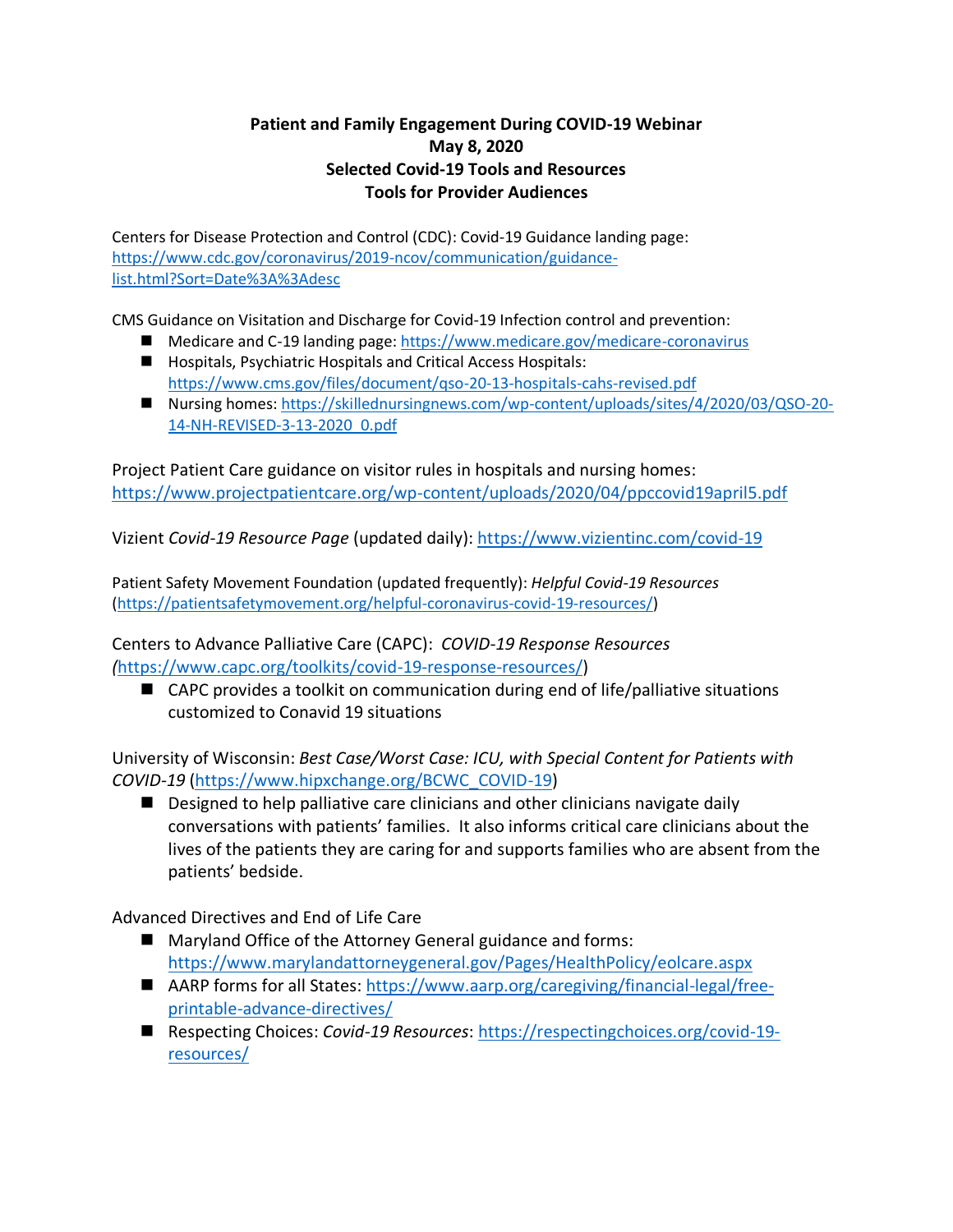Project Patient Care podcast, Advance Care Planning During "Normal" and Covid-19 Times: https://www.projectpatientcare.org/podcasts/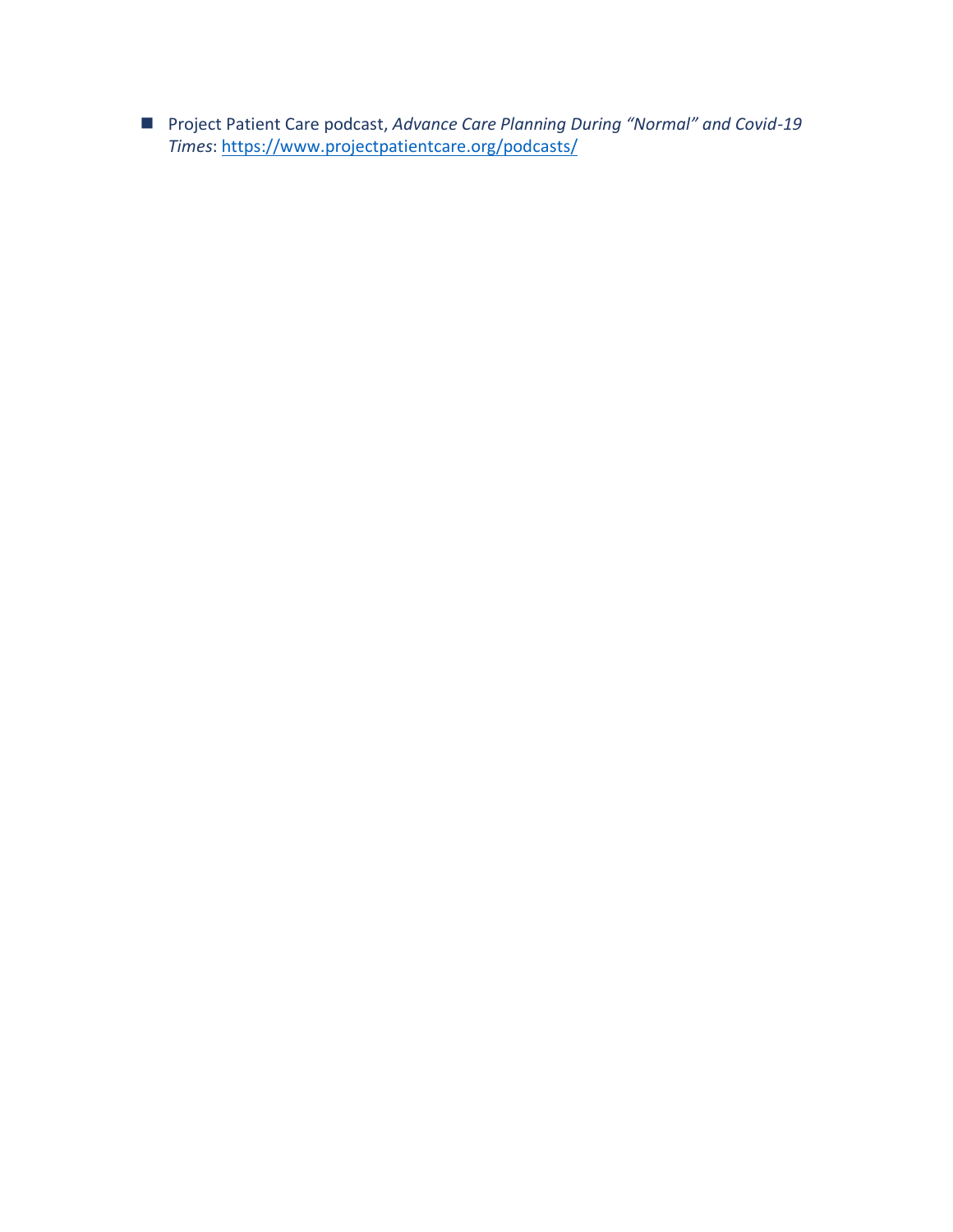## **Tools for use with Patients and Family Caregivers**

Project Patient Care, *Recommendations for and by Patients, Families, and Caregivers for Elective Surgeries and Invasive Procedures During COVID-19 Pandemic:*

Patient Safety Movement Foundation:

- *Guide to Medical Care at a Distance:* [https://www.dropbox.com/s/m052xhjxsjsjrjv/Guide%20to%20Medical%20Care%20at%](https://www.dropbox.com/s/m052xhjxsjsjrjv/Guide%20to%20Medical%20Care%20at%20a%20Distance.pdf?dl=0) [20a%20Distance.pdf?dl=0](https://www.dropbox.com/s/m052xhjxsjsjrjv/Guide%20to%20Medical%20Care%20at%20a%20Distance.pdf?dl=0)
	- $\circ$  This infographic outlines what patients, families, and advocates can do to engage from a distanced during hospitalization. Organized by four stages:
		- 1. Admission
		- 2. Daily, during hospitalization
		- 3. Discharge
		- 4. After discharge
- *Hospital Plan of Care (Form designed for family caregivers to use to get the necessary* information from the care team):

<https://www.dropbox.com/s/ro06j84zpmsqqnw/POC%20Blank%20April%2019.pdf?dl=0>

Centers for Disease Control and Protection (CDC): *Coronavirus Disease 19 Daily Life and Coping* [\(https://www.cdc.gov/coronavirus/2019-ncov/daily-life-coping/index.html\)](https://www.cdc.gov/coronavirus/2019-ncov/daily-life-coping/index.html)

National Alliance on Mental Illness (NAMI): *COVID 19 Information and Resources* [\(https://www.nami.org/Support-Education/NAMI-HelpLine/COVID-19-Information-and-](https://www.nami.org/Support-Education/NAMI-HelpLine/COVID-19-Information-and-Resources)[Resources\)](https://www.nami.org/Support-Education/NAMI-HelpLine/COVID-19-Information-and-Resources)

## American Association for Retired Persons (AARP)

- *6 Questions to Ask if Your Loved One Is in a Quarantined Facility* [\(https://www.aarp.org/caregiving/health/info-2020/questions-for-quarantined](https://www.aarp.org/caregiving/health/info-2020/questions-for-quarantined-facility.html)[facility.html\)](https://www.aarp.org/caregiving/health/info-2020/questions-for-quarantined-facility.html)
- ◼ *The COVID 19 Imperative: Keep Family Caregivers and Long-Term Care Facility Residents Connected* [\(https://blog.aarp.org/thinking-policy/the-covid-19-imperative-keep-family](https://blog.aarp.org/thinking-policy/the-covid-19-imperative-keep-family-caregivers-and-long-term-facility-residents-connected)[caregivers-and-long-term-facility-residents-connected\)](https://blog.aarp.org/thinking-policy/the-covid-19-imperative-keep-family-caregivers-and-long-term-facility-residents-connected)

Morale & Gratitude:

- Blog post: *In a pandemic, does patient feedback still matter?* [https://blogs.bmj.com/bmj/2020/03/30/james-munro-in-a-pandemic-does-patient-feedback](https://blogs.bmj.com/bmj/2020/03/30/james-munro-in-a-pandemic-does-patient-feedback-still-matter/?utm_source=twitter&utm_medium=social&utm_term=hootsuite&utm_content=sme&utm_campaign=usage)[still](https://blogs.bmj.com/bmj/2020/03/30/james-munro-in-a-pandemic-does-patient-feedback-still-matter/?utm_source=twitter&utm_medium=social&utm_term=hootsuite&utm_content=sme&utm_campaign=usage)[matter/?utm\\_source=twitter&utm\\_medium=social&utm\\_term=hootsuite&utm\\_content=sme&](https://blogs.bmj.com/bmj/2020/03/30/james-munro-in-a-pandemic-does-patient-feedback-still-matter/?utm_source=twitter&utm_medium=social&utm_term=hootsuite&utm_content=sme&utm_campaign=usage) [utm\\_campaign=usage](https://blogs.bmj.com/bmj/2020/03/30/james-munro-in-a-pandemic-does-patient-feedback-still-matter/?utm_source=twitter&utm_medium=social&utm_term=hootsuite&utm_content=sme&utm_campaign=usage)
- ◼ Twitter thread: *7 tips on boosting the effects of gratitude: <https://twitter.com/GiskinDay/status/1241303041015513088>*
- AARP: *Innovative ways to say thank you*. [https://www.aarp.org/health/conditions](https://www.aarp.org/health/conditions-treatments/info-2020/tributes-to-health-care-workers.html)[treatments/info-2020/tributes-to-health-care-workers.html](https://www.aarp.org/health/conditions-treatments/info-2020/tributes-to-health-care-workers.html)